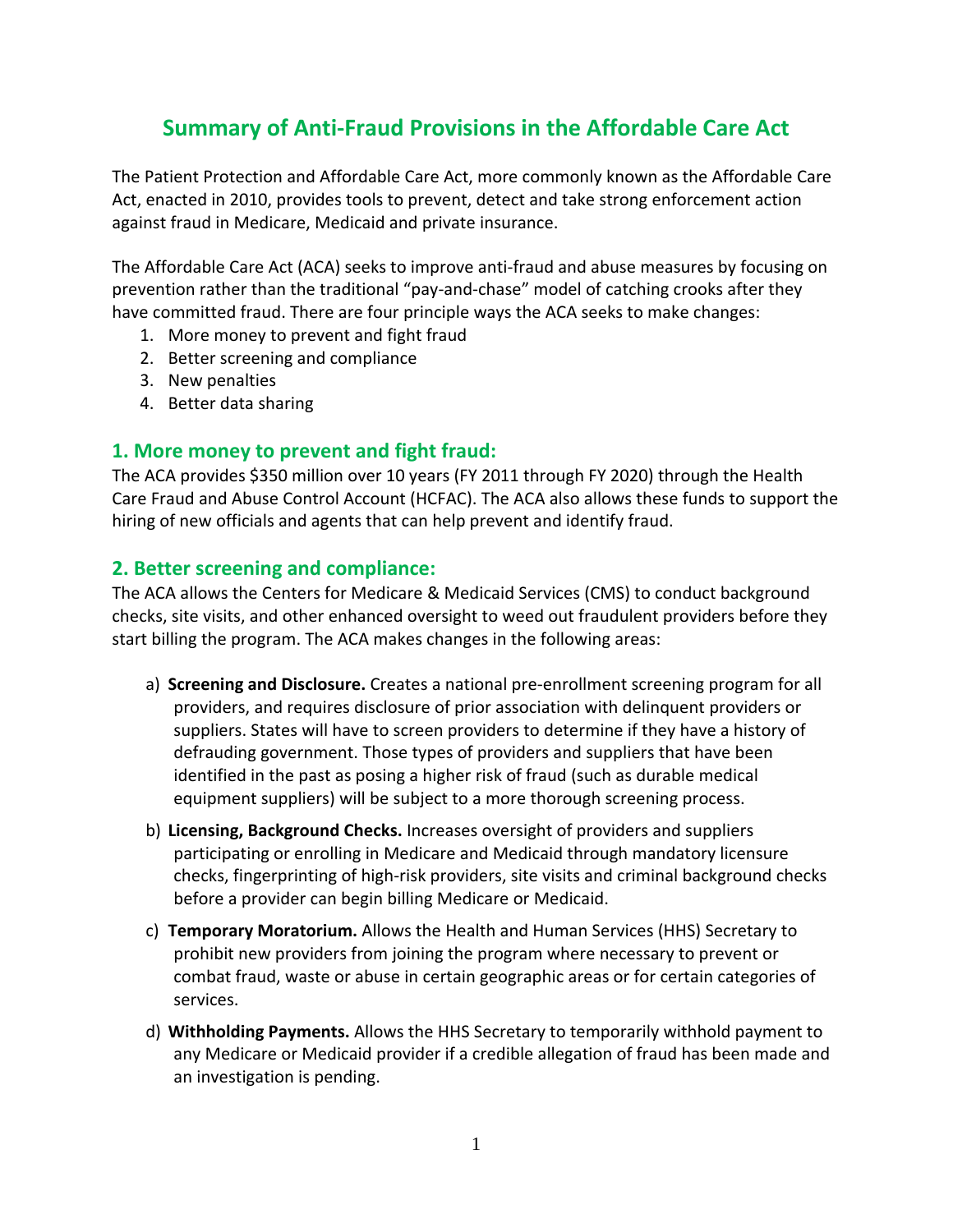- e) **High‐Risk Controls.** Places new controls on high‐risk programs, like home health services or durable medical equipment, to ensure that only Medicare and Medicaid providers in good standing can provide these services. Providers and suppliers who order or refer DME or home health for Medicare beneficiaries must enroll in Medicare and maintain documentation on orders and referrals.
- f) **Recovery Audit Contractors.** Expands the Recovery Audit Contractors (RACs) program to Medicaid, Medicare Advantage (Part C) and Medicare drug benefit (Part D) programs. Recovery Audit Contractors are CMS contractors that are used to detect and correct improper payments *after* Medicare has paid a bill. RACs will help identify and recover over and underpayments to providers under Medicare and Medicaid. Part C and Part D providers and suppliers must report and return Medicare and Medicaid overpayments within 60 days of identification.
- g) **National Provider Identifier.** Requires providers to include their National Provider Identifier on all applications and claims.
- h) **Surety Bonds.** Strengthens the government's authority to require surety bonds as a condition of doing business with Medicare.
- i) **Compliance Plans.** Requires providers and suppliers to establish compliance plans ensuring that they are aware of anti‐fraud requirements and utilize good governance practices.
- j) **Claims Filing Limit.** Requires providers and suppliers to file fee‐for‐service claims within 12 months of providing the item or service.

## **3. New penalties to deter fraud and abuse:**

The ACA better prevents unscrupulous providers from participating in Medicare or Medicaid in the first place and includes strict new fines and penalties. The ACA makes changes in the following areas:

- a) **OIG Authority.** Provides the Office of Inspector General (OIG) with the authority to impose stronger civil and monetary penalties on providers who have committed fraud, including \$50,000 for each false statement or misrepresentation of a material fact and \$50,000 or triple the amount of the claim involved for providers who know of an overpayment but do not return it.
- b) **Federal Sentencing Guidelines.** An ACA provision directs the Sentencing Commission to increase the federal sentencing guidelines for health care fraud offenses by 20‐50% for crimes that involve more than \$1,000,000 in losses.
- c) **Overpayments.** Allows new fines and penalties against providers who identify an overpayment from Medicare or Medicaid but do not return it within 60 days.
- d) **Recapture.** Makes it easier for the government to recapture any funds acquired through fraudulent practices.